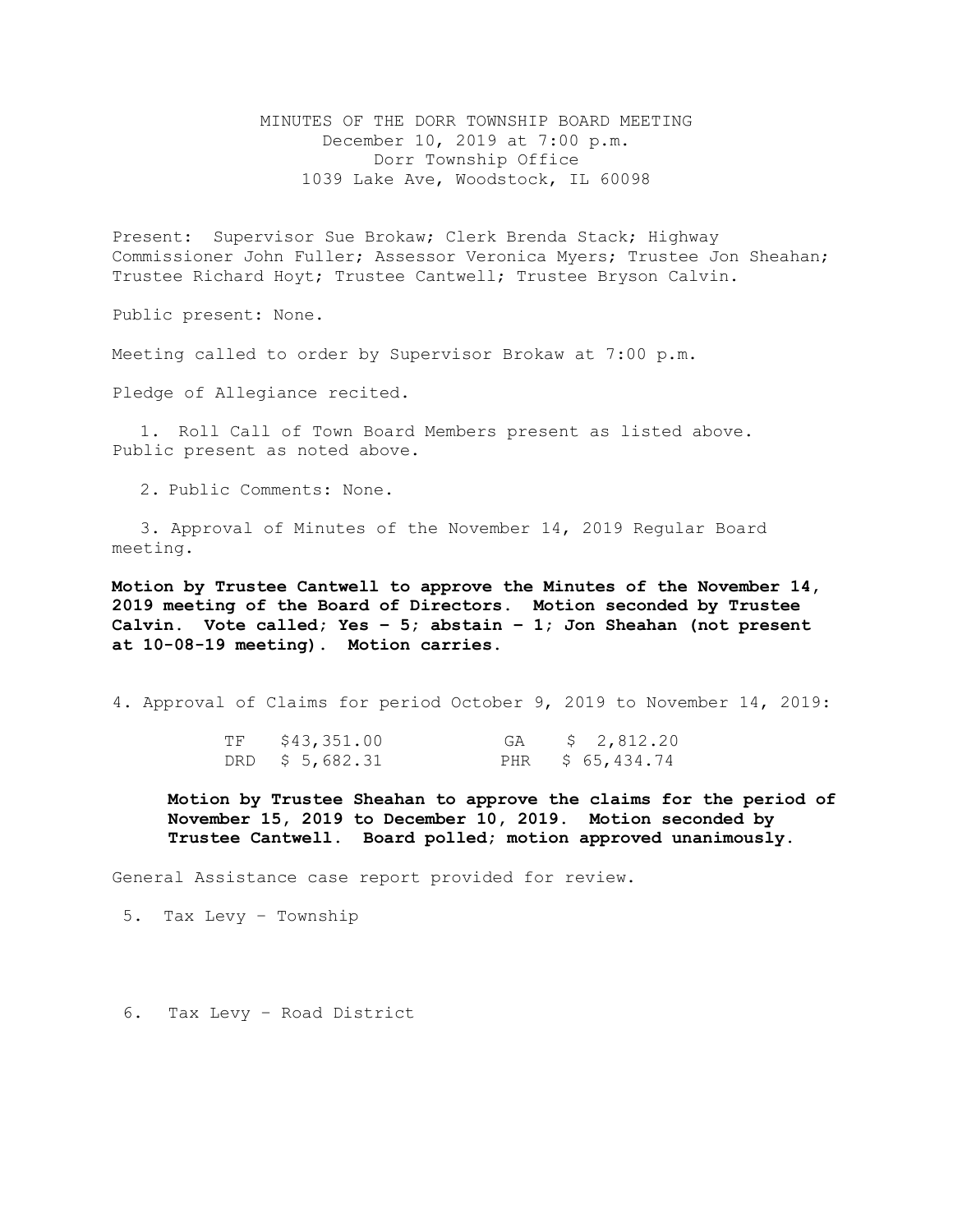- 7. Approval of 2020 Meeting Dates
- 8. Legislative Updates
- 9. Reports:

**Supervisor –** Supervisor Brokaw advises

**Assessor –** Assessor Veronica Myers provides Residential Sales Entered November 15, 2019 – December 10, 2019 for review.

**Highway Commissioner –** Highway Commissioner John Fuller advises

**Clerk –** Clerk Brenda Stack advises that after conferring and research with the Township Clerks president (Lisa Hodge,<br>Blackberry Township) and John who conducted the session Blackberry Township) and John at the recent TOI Education Conference, it is determined that there no examples for Resolution regarding attestation are available, so tabled. Clerk Stack advises she will continue to gather information for a point in the future when a resolution may be prepared.